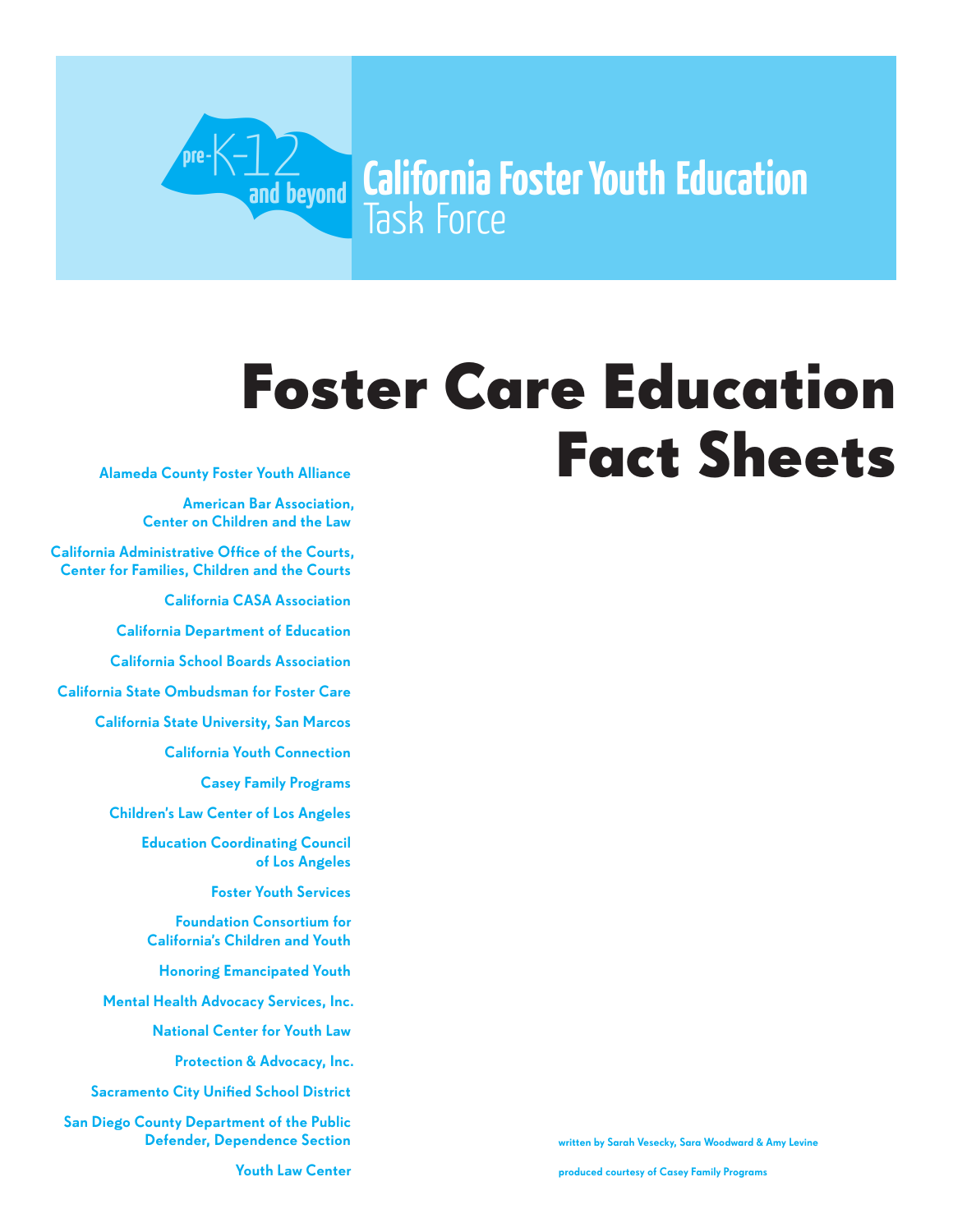### **AB 490**

#### Introduction: AB 490

Effective January 1, 2004, Assembly Bill 490 (Steinberg) imposes new duties and rights related to the education of dependents and wards in foster care.

#### guiding principles

*Everyone shares the duty to promote the educational progress ofchildren in out of home placements*

Educators, school personnel, social workers, probation officers, caregivers, advocates and juvenile court officers must all work together to serve the educational needs of children in foster care.

Foster youth must have access to the same academic resources, services, extracurricular and enrichment activities available to all students. ec 48850(a)

#### School Stability

role of the county placing agency When making out of home placements, the placing agency must consider both the placement's proximity to the child's present school *and* the impact the placement will have on the child's educational stability. wic 16501.1(c)

#### role of the school

• Educational placements of foster youth must be made to ensure that youth have access to the same resources available to all students, that the educational placement is the least restrictive environment, and that the educational placement in the youth's best interest. wic 361, 726, ec 48853

• Right to remain in school of origin: If the child's residential placement changes, the school district must allow the child to remain in her school of origin for the duration of the school year, provided it is in her best interest to do so. The child's best interest is determined by the school district foster care liaison, the person who holds education rights, and the child. If a dispute arises,



the child has the right to remain in her school of origin until the dispute is resolved. ec 48853.5

#### school district

foster care liaison

Every school district and County Office of Education must have an educational liaison for foster children. The duties of a liaison are:

• To ensure proper school placement, enrollment and checkout from school

• To assist with the transfer of grades, credits and records when youth transfer schools

• To complete school record transfers within 2 business days. ec 48853.5

#### preference for public school

Foster children must attend programs operated by the local education agency unless the child has an iep requiring a different educational placement, *or* the person with education rights determines that it is in the child's best interest to attend a different educational program or to remain in the school of origin. ec 48853

#### immediate enrollment

The child has the right to be immediately enrolled in the new school without school records, immunization records, uniforms, etc. ec 48853.5(d)(4)(b)

#### Timely Transfer of Records

The timely transfer of records is the responsibility of both the placing agency and the school district. ec 49069.5

#### county placing agency

When the case worker or probation officer becomes aware of the need to transfer a student to a new school, he or she must:

• Notify the school of the student's last expected day of attendance

• Request the calculation of the student's educational information

• Request the student be transferred out. ec 49069.5

Case workers and probation officers may access the child's school records without parental consent or court order so that they may assist with school transfer or enrollment, compile the child's health and education summary, or fulfill educational case management duties. ec 49076

#### old school

Within 2 business days, the old school must transfer the student out, and deliver the student's educational record to the next school. The record must include a determination of seat time, full or partial credits earned, classes, grades, immunizations and, if applicable, special education or § 504 plans. Ec 49069.5

#### NEW SCHOOL

The liaison for the new school shall, within 2 business days of the foster child's request for enrollment, contact the school last attended by the foster child to obtain all academic and other records. ec 48853.5(d)(4)(c)

#### Protection for Grades and Credits

Afoster child's grades cannot be lowered due to absences caused by a change in placement, attendance at a court hearing, or a court ordered activity. ec 49069.5

Schools must award all students (not just foster youth) with credit for full or partial coursework satisfactorily completed at another public school, a juvenile court school, or a non-public, non-sectarian school. ec 48645.5

The California Foster Youth Education Task Force is a coalition of 21 organizations dedicated to improving educational outcomes for foster youth. For more information, please contact Sarah Vesecky or Leslie Heimov, Children's Law Center of Los Angeles, at 323.980.1700 or Erin Saberi, Casey Family Programs, at 916.646.3646 ext. 3007.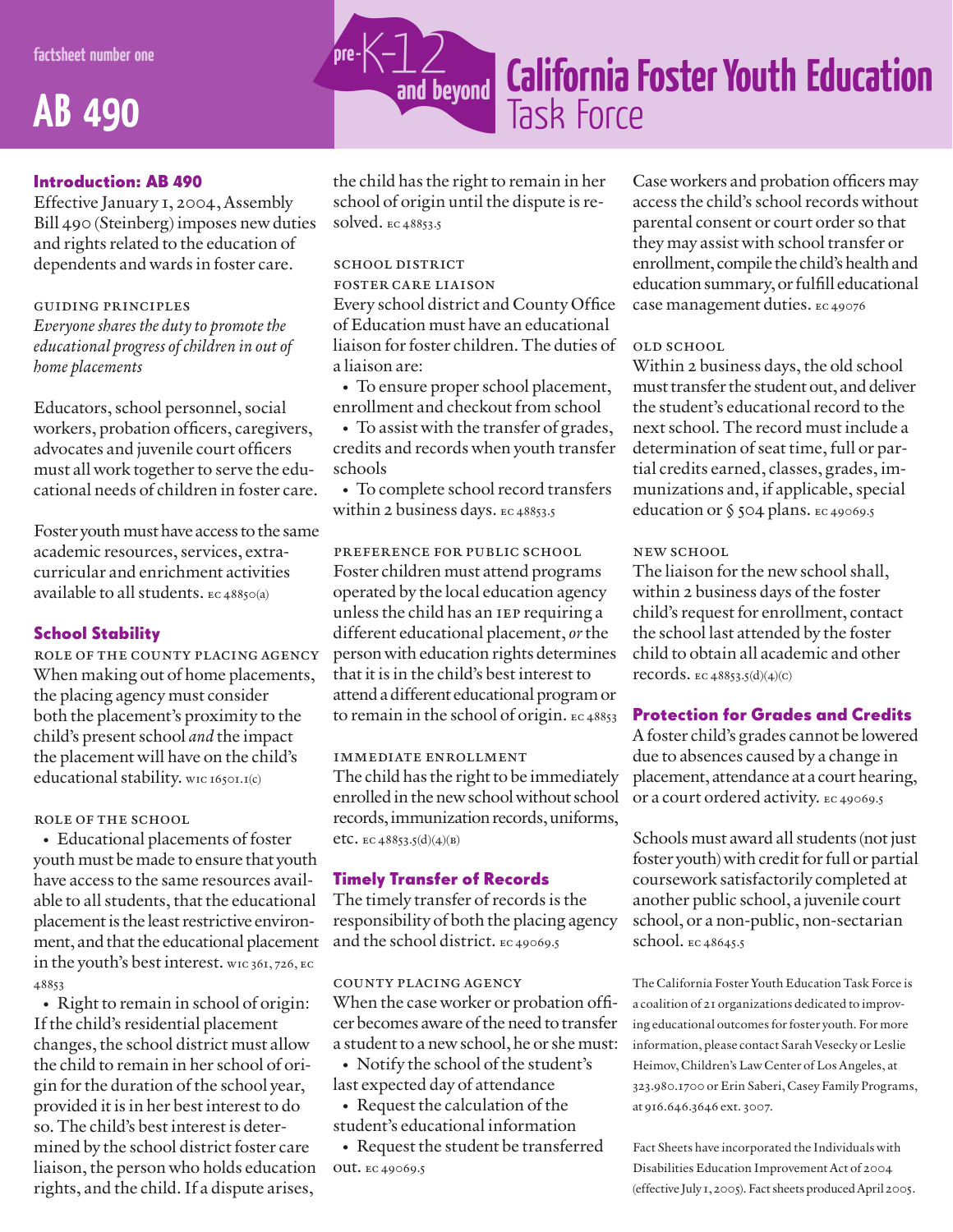### **Education Rights**

#### Introduction: Education Rights

Parents have the right to make educational decisions fortheir children unless the child is in a legal guardianship, has been freed for adoption (parental rights terminated), *or* the court has specifically limited the parents' educational rights. wic 361, gc 7579.5

#### *When it matters:*

#### special education

Proposed assessment plan: The school district's proposed assessment plan must be signed by the person holding education rights. Without this consent, the assessment cannot go forward *unless* (1) the child is a ward of the state, *and* (2) the lea cannot find the parent, the parent's education rights have been terminated, or a judge has removed the parent's educational rights and appointed another person to represent the child, *and* (3) it is an initial evaluation to determine eligibility. 20 usc  $\S$  614(a)(1)(b). *Seefact sheet on specialeducation*.

iep: The *Individual Education Plan* (iep) must be signed by the person with education rights in order for the plan to go into effect.

#### general education

*Enrollment, preferenceforregularschool placement:* Foster youth who are not in special education must attend a school operated by the local school district, unless the person with education rights determines that it is in the child's best interest to be placed in another educational program or to continue in her school of origin. EC 48853

*School of origin:* If a foster youth is moved to a new placement, the school district the child was initially attending must allow her to remain in her school of origin for the remainder of the academic school year provided it is in her best interest to do so. The person



with education rights, the child, and the school district foster care liaison determine the child's best interest. EC48853.5

#### Appointing Someone to Hold Education Rights

if a child's parent or guardian is unable or unwilling to make educational decisions for the child, the juvenile court can limit the parent or guardian's educational rights. wic 361

appointing a responsible adult If the juvenile court limits the right of the parent/guardian to make educational decisions, the court must at the same time appoint a responsible adult to make decisions for the youth, regardless of whether or not the youth is receiving or in need of special education. wic 361

appointing a surrogate parent If the court is unable to locate a responsible adult for a student who has been referred to or is currently receiving special education services, the court shall then refer the child to the local school district to appoint a surrogate parent. wic 361(a), gc 7579.5(a)(1)(a)

The school district must appoint a surrogate parent within 30 days of making a determination that the child needs a surrogate. 20 usc §1415 (b)(2)(b)

NOTE: While the state law refers to those appointed by the juvenile court as "responsible adults," and those appointed by school districts as "surrogate parents," the federal IDEA specifically states that the juvenile court may appoint a "surrogate parent." 20 usc §1415 (b)(2)(a)(i) *Despitetheconfusing use of two different terms, surrogate parents and responsible adults havethesamerights&responsibilities.*

#### Who Can Be Appointed to Hold Education Rights?

responsible adults: Responsible adults cannot have a conflict of interest or be employed by an agency involved in the education or care of the child. wic 7579.5, 20 usc §1415 (b)(2)(a)

surrogate parents: The law requires school districts to appoint relative caregivers, foster parents and court-appointed special (casa) advocates if available. If none is available, the school can select the surrogate of its choice, as long as that person does not have a conflict of interest. GC 7579.5

#### How Long Does an Appointment as a Responsible Adult or Surrogate Parent Last?

Appointment as a responsible adult or surrogate parent lasts until (wic 361):

• The youth reaches 18 years of age. Students hold their own educational rights when they reach 18 unless the student has been determined to be incompetent under state law. ec 49061, ec 56041.5, 34 cfr 300.517

• Another adult is appointed to make educational decisions

• The educational rights of the parent or guardian are fully restored, *or*

• The youth is placed in a planned permanent living arrangement, at which time the foster parent, relative caretaker, or non-relative extended family member has the right to make educational decisions on behalf of the youth. wic 361, ec 56028

*Remember: the right to make educational decisions only transfers to thecaregiverin a planned permanent living arrangement if education rights were previously limited.*

The California Foster Youth Education Task Force is a coalition of 21 organizations dedicated to improving educational outcomes for foster youth. For more information, please contact Sarah Vesecky or Leslie Heimov, Children's Law Center of Los Angeles, at 323.980.1700 or Erin Saberi, Casey Family Programs, at 916.646.3646 ext. 3007.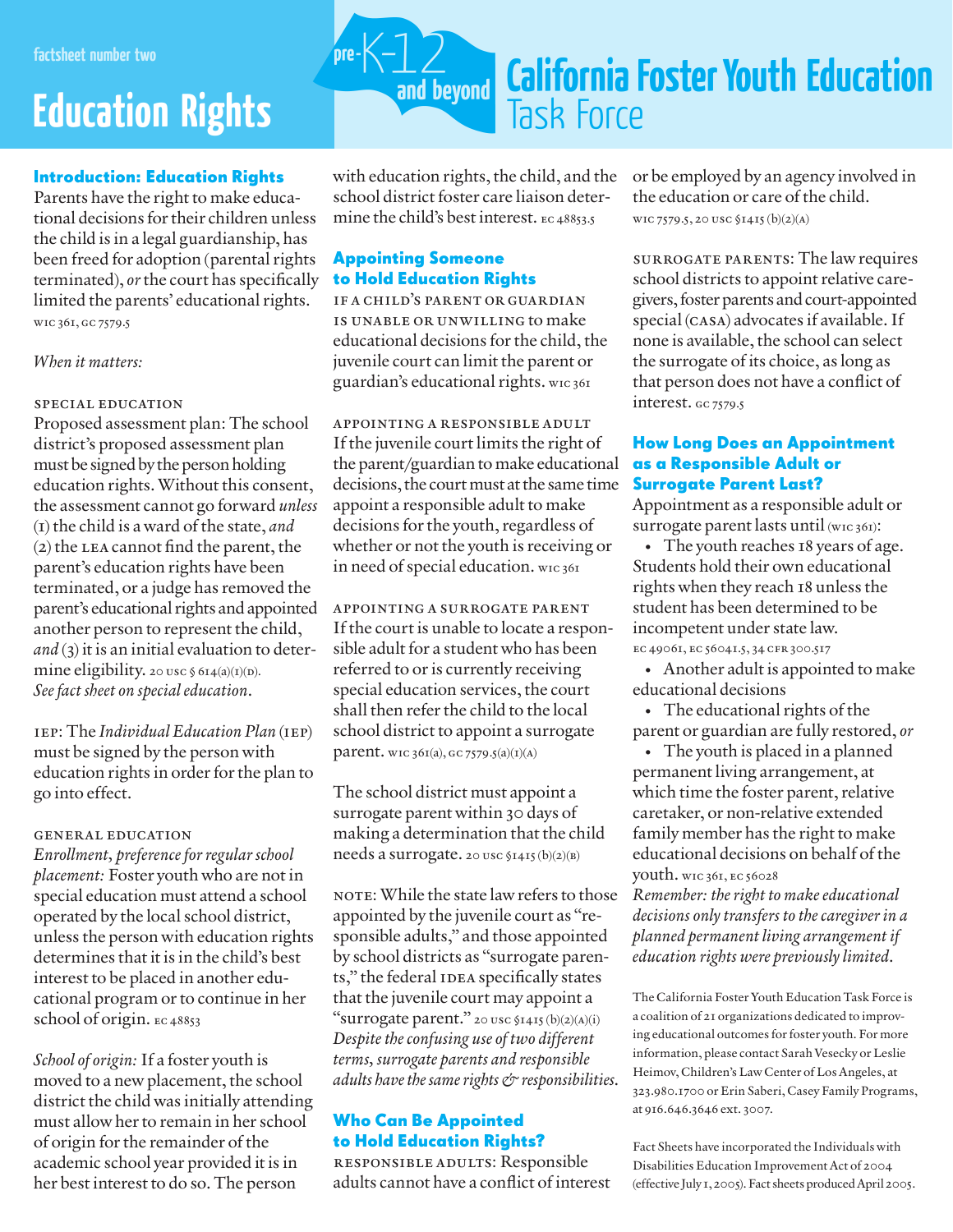## **Special Education**

The following information pertains to children between the ages of  $3 - 2I$  who are eligible for special education services. FEDERAL LAW The procedures are slightly different for children between the ages of  $o - 3$  who are eligible for *Early Intervention Services*.

#### WHAT IS SPECIAL EDUCATION?

Special education is a system of services and supports designed to meet the specific learning needs of a child with disability.

#### WHO RECEIVES IT?

myth:All special education students attend a special education class or special school with other disabled students.

REALITY: Special education services can be provided in an array of individualized educational placements appropriate to the individual student. Not all are extremely restrictive. Where appropriate, they can be provided in the mainstream classroom with additional supports.

#### what is provided under federal and california law?

fape: *Free,Appropriate, Public, Education.* Refers to the provision of highly individualized special education and related services provided at public expense. 20 usc §1401 (d)(1)(a), 1402(9); 34 cfr §300.4

related services:Any services necessary to help student benefit from special education program, e.g. transportation, psychological services, physical, speech and occupational therapy, etc. 20 usc §1402(26), 34 cfr §300.24(a).iii

lre: fape must be provided in the *Least Restrictive Environment*. Children with disabilities are to receive education to the maximum extent appropriate with nondisabled peers and are not to be removed from regular classes unless even with supplemental aids and services, education in regular classes cannot be achieved satisfactorily. 20 usc 1412(1)(5)(a).v



#### Laws Governing Special Education

IDEA: The Individuals with Disabilities Education Act, found at 20 USC  $\S$ § 1400 and the following sections, ensure that all children with disabilities have access to a free appropriate public education (fape) that emphasizes special education and related services designed to meet unique ELIGIBILITY FOR SPECIAL EDUCATION needs.

child find: School districts/selpas have a duty to actively and systematically seek out individuals with exceptional needs who may be entitled to special education services. EC 56300

IDEA's corresponding federal regulations are found at 34 CFR Part 300.

section 504: Sec. 504 of the Rehabilitation Act of 1973 is found at 29 USC  $$794$ , 34 CFR §104.1 and the following sections.

Section 504 covers a broader group of students than IDEA. All children that qualify under IDEA also qualify for protections under 504, but there are some students who *only* qualify for 504. Usually students with 504 plans are those who do not qualify under IDEA.

eligibility for 504: Section 504 provides services to students who have a physical or mental impairment that substantially impairs a major life activ $ity (such as learning).$   $34$  CFR §104.3(j) Some examples of disabilities that may warrant a 504 plan are asthma, allergies, diabetes, ADD, or ADHD.

similarities and differences between 504 and idea: Both require districts to provide disabled students with fape.

IDEA requires districts to develop an Individualized Education Program (iep).

While Section 504 requires a plan, it is not called an iep, and different districts process these plans differently.

California Law parallels IDEA: Found at Cal. Ed. Code §§ 56000 and following; State Regulations: CCR §§3000 and the following sections. Each district will have its own Section 504 policy.

services under idea

#### *Two triggering conditions must be met:*

• Child has an impairment adversely affecting his educational performance that requires special education.

• Impairment fits into one of the following qualifying categories of disabilities: Mental retardation; hearing impairment; speech or language impairment; visual impairment; emotional disturbance; hearing and visual impairment; severe orthopedic impairment; autism; traumatic brain injury; other health impairment; specific learning disability; multiple disabilities.

20 usc §1402(3), 34 cfr §300.7, ec 56026

age: Students may be eligible for special education services between the ages of  $0 - 2I$ .

early intervention services: children between the ages  $0-3$ ; provided through the regional center.

preschool services: childrenbetween ages 3 – 5; provided through the school district.

SPECIAL EDUCATION SERVICES: children between the ages of 5-21; provided through school district.

#### timelines and procedures

sst (Student Study Team). An sst is a function of regular education, not special education, and is governed by school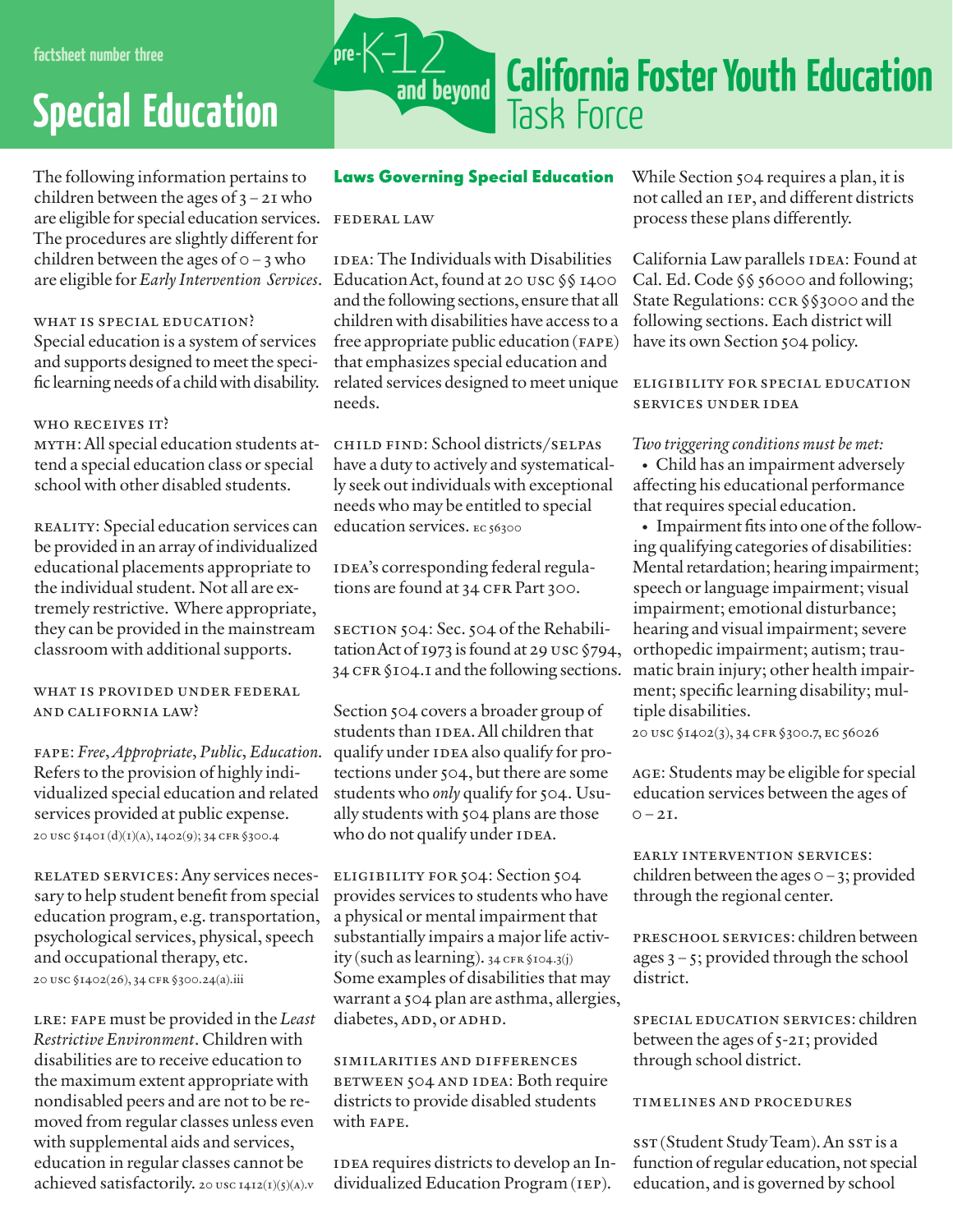district policy, not federal or state law. It is not mandatory to have an sst prior to an iep or referral for special education assessment. Students struggling in school may be referred to an SST. SSTS can be the "first step" towards determining whether a student needs special education services.

iep (Individualized Education Program): the meeting and document that sets forth what services a child found to be eligible for special education is to receive. Also the meeting where eligibility is determined.

who attends?The iepTeam consists of: a parent/educational surrogate or responsible adult, one regular education teacher, one special education teacher, an educational agency representative other than teacher, individual who conducted the assessment, other individuals with expertise or knowledge about the child's needs at the local education agency's or parent's discretion, the child when appropriate. 20 usc §1414(d)(1)(b); 34 cfr §300.344; ec 56341

#### The IEP Process

Referral for assessment to determine eligibility for special education service starts process (may be made by parent, teacher, or other provider) but must be in writing to ensure that assessment and meeting timelines will begin. ec 56029; 5 ccr §3021.

"Proposed assessment plan" must be submitted to child's parent, guardian, or educational surrogate within 15 calendar days of receipt of written referral. ec 56321(a).This plan explains what types of assessments will be conducted. Generally a child cannot be assessed without written consent.Exceptions are:

- child is a ward of the court
- district prevails at a due process hearing

Parent or equivalent has 15 calendar days to provide written consent to proposed assessment. ec 56321(c); 56043(a)

The initial IEP team meeting to determine eligibility must be held within 50 calendar days (not school days) of receipt of written consent to assessment. ec 56344; 56043(d)

At the iep meeting, a student's eligibility for special education services under IDEA is determined. If a student is found eligible, then an IEP document and plan is developed. The written iep includes goals and objectives, accommodations, related services, behavioral plans where necessary *(seefactsheet on behavioral plans)*, transitional plans for no later than 16 years of age. 20 usc § 1414(d). In California, a statement of transition services is supposed to be included in the IEP if appropriate at age 14 and no later than age 16. ec 56345.1; 5 ccr §3042(b)

iep reviewed at least once annually, or more frequently upon request. 20 usc §1414(d)(4)

Note that the IDEA Reauthorization does permit 15 pilot states to create "long-term" ieps that are reviewed every three years. California has *not* been identified as a pilot state. 20 usc  $1414 \, (d)(5)$ 

A complete reevaluation must be done every three years, or more frequently upon request.

20 usc 1414(a)(2)(b); § 300.536, EC 56381, 56043(i)

Foster parent or surrogate parent appointed by the court or school district may sign the iep in lieu of the natural parent if natural parent's educational rights have been limited *(seefact sheet on educational rights*). wic 361, GC 7589.5, 20 usc  $$1415(b)(2)(A)(i)$ 

#### procedural rights / disagreements with schools

If parents or persons with education rights need time to think over or disagree with parts of an iep plan, they should not sign it at the IEP meeting. It is their right to withhold consent. Any parts of the iep to which the parent or equivalent has not consented may become the basis for a due process fair hearing. 20 usc 1415; ec 56346

#### due process

If parent or equivalent disagrees with the services provided under the IEP and thinks they do not provide fape, she may file for a due process fair hearing. ec 56502. Requests are filed with (Special Education Hearing Office (seho).

If parent or equivalent files for a due process hearing, the youth must "stay put" (i.e. remain) in his current placement until the disagreement is resolved. 20 usc § 1415 (j); 34 cfr § 300.514; ec 56505(d)

After filing, parent or equivalent may attend mediation with the district. During the time of this mediation process, the student is entitled to remain in his current school placement and an attorney may represent any of the parties to the mediation. 20 usc §1415e; 34 CFR §300.506, 507(a)(2); ec 56501(b)(1)(2); ec 56503

The due process hearing should be conducted at a time and place reasonably convenient to the parent and the child. 34 cfr § 300.511(d); ec 56505 (b)

An impartial hearing officer should conduct the hearing. 20 usc § 1415(f)(3); 34 cfr §300.508; ec 56505(c)

Compliance Complaint: Parents/ educational surrogates should file a compliance complaint with the State Department of Education when they feel that the school district has violated their duty under a student's iep or the special education laws. 20 usc §1415(b)(6); 34 cfr §300.660-662; 5 ccr §4650

The California Foster Youth Education Task Force is a coalition of 21 organizations dedicated to improving educational outcomes for foster youth. For more information, please contact Sarah Vesecky or Leslie Heimov, Children's Law Center of Los Angeles, at 323.980.1700 or Erin Saberi, Casey Family Programs, at 916.646.3646 ext. 3007.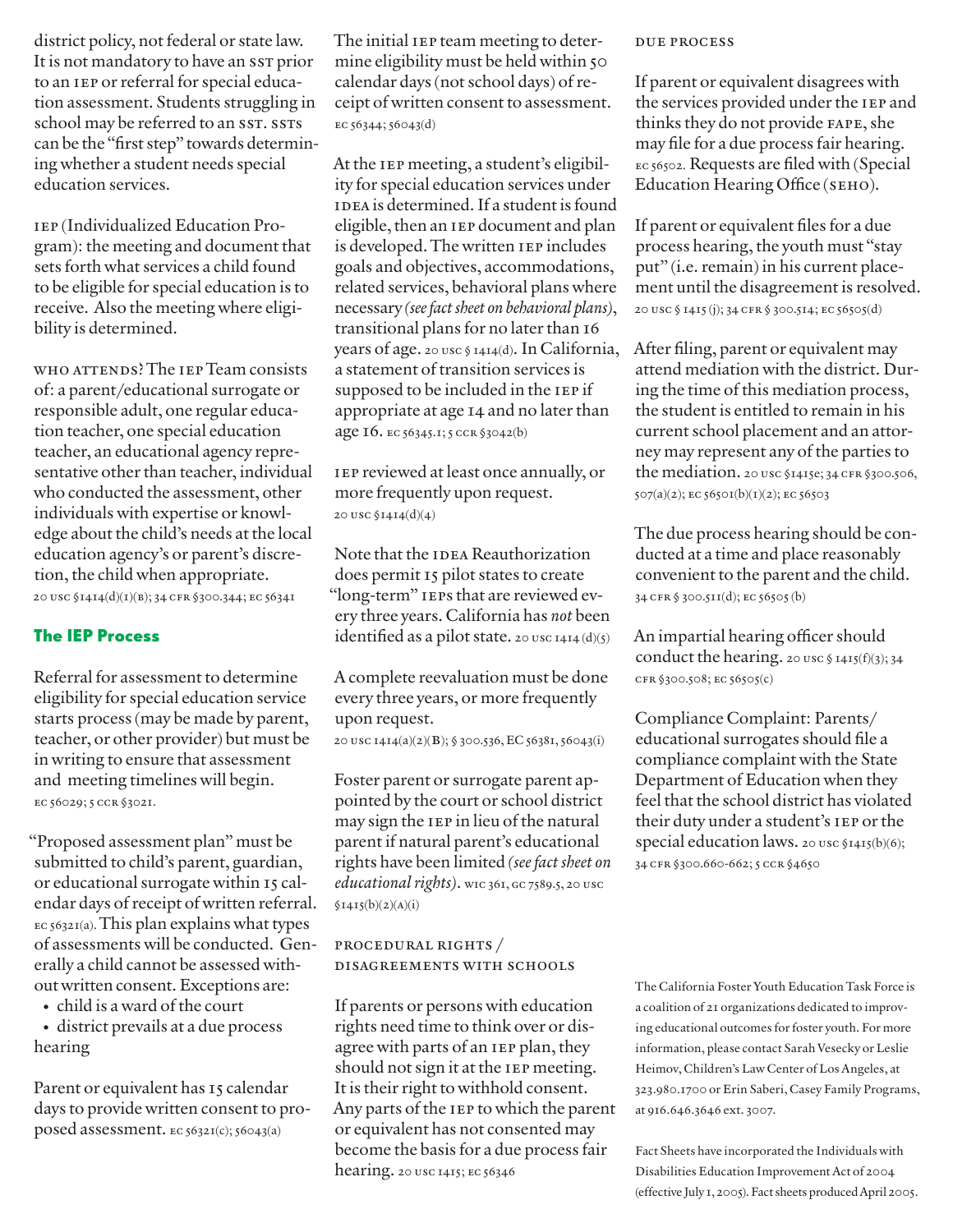## **Nonpublic Schools**

### **California Foster Youth Education** and beyond **Task Force**

#### **Definitions**

nps: A private, nonpublic, nonsectarian school that enrolls individuals with exceptional needs pursuant to an Individualized Education Program (iep). ec 56034

#### placement in an nps

Students may not be placed in an nps unless they have a valid iep requiring placement at the nps, *or* the person holding educational rights consents. (see fact sheet on education rights.)

A student must be assessed for special education services prior to the development of an iep and placement in an nps. ec 56342.1

• The assessments conducted must conform with state and federal law.

• The student may not be assessed for special education services unless the person who holds educational rights has provided consent, *with certain exceptions*. ec 56321(c)

#### *Exceptions:*

• The school district has prevailed at a due process hearing.  $EC 5632I(c)$ ,  $56506$ .

• IDEA does not require parental consent for the initial evaluation of a child who is a ward of the state and not living with her parents if the LEA cannot find the parent, the parent's rights have been terminated, or a judge has removed the parent' educational decision-making rights and appointed another person to represent the child. 20 USC  $\sqrt{1414(a)(1)(p)(iii)}$ 

Consent for an initial assessment is not consent for placement in an nps or provision of any other special education services. ec 56320, 56321(d)

#### Least Restrictive Environments (LRE)

'ore-K

Students *must* be placed in the *least restrictive environment* to meet their needs. A child shall not be placed in a special class or nps unless the severity of the disability is such that education in a regular class with the use of supplementary services and behavioral support cannot be achieved.  $\text{EC }$  56342, 56157(a)

Foster Children (LRE): School Districts/ selpa/County Office of Education shall first consider placement and services though programs operated by public education – regardless of whether the child is placed with a relative, foster parent, or group home/ licensed children's institution. Foster youth with special needs may only be placed in a nonpublic school if the district/sELPA does not have a public program that can meet the child's needs. ec 56157(a)

#### Children Placed in Group Homes / Licensed Children's Institutions (LCI)

A Group Home/Licensed Children's Institution may *not* condition placement at the LCI on attendance at a nonpublic school owned or operated by an agency associated with the LCI. EC 56366.9

A licensed children's institution or nonpublic, nonsectarian school, or agency may *not* require as a condition of placement that educational authority for a child, as defined in Section 48859, be designated to that institution, school, or agency. ec 48854

When a child is placed in a licensed children's institutionwith anon-grounds nonpublic school, the child may attend the on-grounds school only if the SELPA's iepTeam has determined that there is no appropriate public program in the community (i.e. RSP, Special Day

class, etc) and the on-grounds program is appropriate and can implement the child's IEP.  $ccR 60510(b)(2)$ 

#### Assembly Bill 1858

Assembly Bill 1858 was passed in 2004. ab 1858 requires that an nps provide access to:

• The same instructional materials used by the district in which the nps is located. EC  $56366.10(b)(1)$ 

• College preparation courses. ec 56366.10(b)(2)

• Extracurricular activities such as art, sports, music, and academic clubs. ec 56366.10(b)(3)

• Career preparation and vocational training. ec 56366.10(b)(4)

• Supplemental assistance, including academic tutoring, psychological counseling, and career and college counseling.  $\text{EC }$  56366.10(b)(5)

• Teachers and staff who provide academic instruction and support services with the goal of integrating the students into the least restrictive environment. EC 56366.10(c)

The California Foster Youth Education Task Force is a coalition of 21 organizations dedicated to improving educational outcomes for foster youth. For more information, please contact Sarah Vesecky or Leslie Heimov, Children's Law Center of Los Angeles, at 323.980.1700 or Erin Saberi, Casey Family Programs, at 916.646.3646 ext. 3007.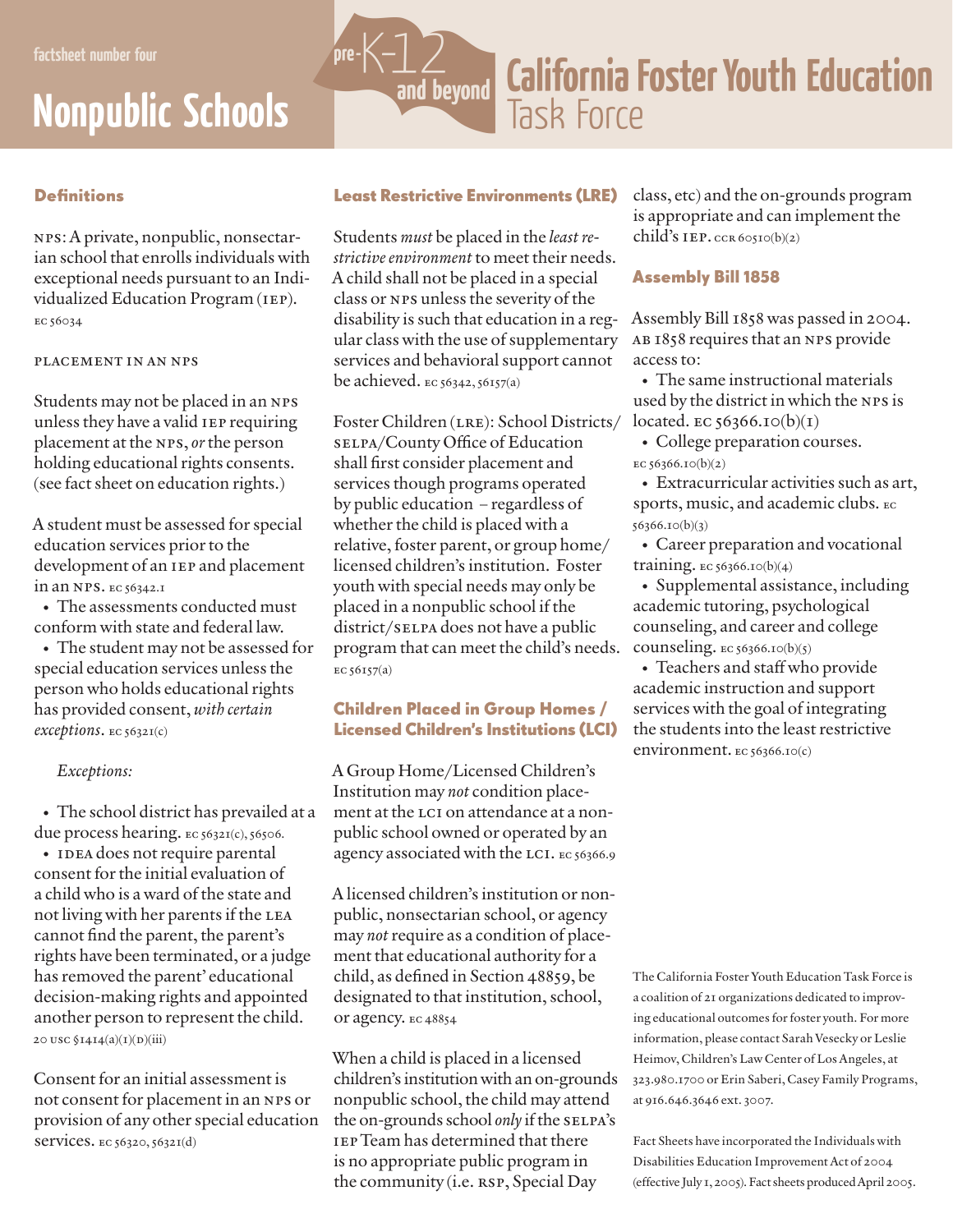**factsheet number five**





#### What Are AB 3632 (AB 2726) Services and How Are They Provided?

AB  $3632$  (also referred to as AB 2726) services are mental health services provided as part of a youth's Individualized Education Program (iep) to ensure that she benefits from her education. AB 3632 services are "related" services *(seespecial education fact sheet*). Gc 7572. Common types of services include: individual, group or family psychotherapy; day treatment services; residential placement.

who provides ab 3632 services? Mental health services are provided through the County Department of Mental Health ( $\text{DMH}$ ).  $\text{GC }$ 7572, 7576

#### eligibility for mental health/ ab 3632 services

There are two eligibility requirements that must be met for a youth to receive ab 3632 mental health services:

• The youth must be eligible for special education services. Gc 7576

• The youth must need mental health services in order to benefit from his special education program. Gc 7572

NOTE: A student does not need to be eligible for special education services through the "emotionally disturbed" Individual's with Disabilities Education Act (IDEA) category in order to receive AB 3632 services. He need only be eligible for special education services in *any* category.

However, to receive residential placement ab 3632 services, he must be made eligible for special education because of his "emotional disturbance." In addition, to receive residential placement, the child must require a 24-hour therapeutic program in order to benefit from his educational program. 2 CCR 60100

obtaining ab 3632 services: referral process and timeline

who may make the referral?

In order to obtain AB 3632 mental health services, a school must make a referral to the county department of mental health (DMH). 2 CCR 60040. The school usually makes the referral after the IEP team has met and decided that such a referral is appropriate. However, the school psychologist may make the referral without an iep team meeting.

Once DMH has received the referral, it must provide the person who holds educational rights with an assessment plan *(seefact sheet on educationalrights)*. 2 ccr 60045(b)

DMH cannot conduct the assessment for ab 3632 services until the person who holds education rights has given written consent to the assessment.

The person who holds educational rights may request that the school psychologist make the referral to DMH without an iep meeting. If the school refuses, the person who holds educational rights may request that an iep meeting be held within 30 days of his/her request. These requests should be in writing.

At the IEP meeting, a request for an AB 3632 DMH assessment may be made and should appear in writing on the IEP, whether or not the team agrees. 2 CCR 60040

Generally speaking, the school district must first attempt to meet the child's mental health needs through "appropriate counseling and guidance services, psychological services, parent counseling and training, social work services … or behavioral intervention."  $\frac{1}{2}$  cc 7576(b)(5)

exception:Where school counseling, parent counseling/training, social work services, and behavioral intervention would clearly be inappropriate and ineffective. In these cases, the school psychologist must simply submit an explanation with the referral to DMH explaining why the student clearly requires more intensive services. 2 CCR 60040(b)(4); GC 7576(b)(5)

After the request by the school is made, how long does dmh have to complete the assessment?

The assessment must be completed and an iep meeting held to discuss the assessment within 50 days of the DMH receiving the signed assessment plan. 2  $CCR\ 60045(e)$ 

The California Foster Youth Education Task Force is a coalition of 21 organizations dedicated to improving educational outcomes for foster youth. For more information, please contact Sarah Vesecky or Leslie Heimov, Children's Law Center of Los Angeles, at 323.980.1700 or Erin Saberi, Casey Family Programs, at 916.646.3646 ext. 3007.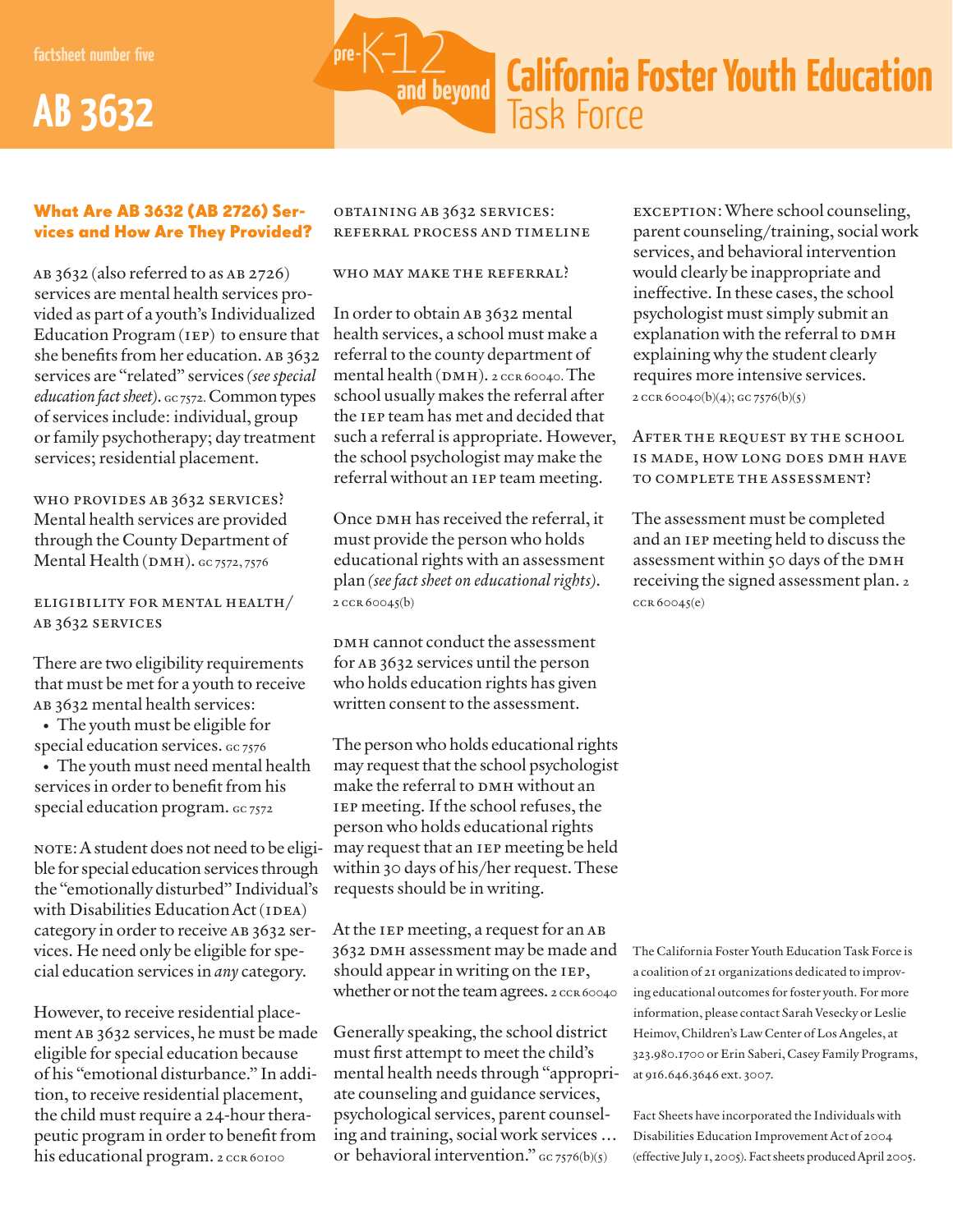**Functional Behavioral Assessments (FBA) and Behavioral Intervention Plans (BIP)**



#### **Definitions**

Functional Behavioral Assessments (FBA) /Functional Analysis Assessments**<sup>1</sup>** (faa) : *A functional analysis assessment is an analysis of a student's maladaptive behavior. The assessment must includeextensive observation of the student and an in-depth analysis of thestudent's environment and past history. The goal is to determine what triggers the maladaptive behavior and to learn how to bestcontrol the behavior through the use of positiveintervention strategies. Priorto conducting a functional analysis assessment,theschool district must obtain consent from the person who holds educational rights (see*  $f$ *act sheet* on *educational rights.*) 5 ccr 3052 (b), ec 56321

WHO CONDUCTS THE FUNCTIONAL analysis assessment?

State law requires that a functional analysis assessment be "conducted by or under the supervision of a person who has documented training inbehavior analysiswithanemphasis on positive behavioral interventions." 5 ccr 3052(b)

Behavior Intervention Plan (bip): *A written document that is developed when theindividual exhibits a serious behavior problem that significantly interferes with theimplementation of the goals and objectives of theindividual'sIndividualized Education Program (*iep*).*

#### positive interventions

Interventions are to be positive in nature. "Behavioral interventions do not include procedures which cause pain or trauma. Behavioral interventions respect the individual's human dignity and personal privacy. Such interventions shall assure the individual's physical freedom, social interaction, and individual choice." 5 CCR 3001(d); 5 CCR 3052 (d)

#### FBA and BIP Procedures

When must the school district conduct an FBA and develop a Behavioral Intervention Plan?

• When an IEP Team finds that instructional/behavioral approaches specified in the student's IEP have been ineffective [5]  $ccR3052(b)$ , and/or

• Student exhibits a serious behavior problem that significantly interferes with the implementation of the goals and objectives of the student's IEP. 5 CCR 300I(f)

• Behavior that violates a "code of student conduct" (i.e. school rule) is determined by the iep to be a manifestation of the child's disability pursuant to 20 usc  $$14I_5(k)(I)(E)$ and  $(F)$ .

• When a student is removed from his/her current placement as a result of  $(I)$  weapon possession; (2) illegal drug possession/use; (3) infliction of serious bodily injury regardless of whether the behavior was a manifestation of the child's disability, as appropriate so that the behavior does not recur. 20 usc  $$I4I5(k)(I)(D)(ii)$ 

• When the child is removed from his/her placement for more than 10 school days (i.e. suspension or expulsion) and the behavior is determined *not* to be related to his/her disability. 20 usc  $$1415(k)(1)(D)(ii)$ 

If a BIP has already been developed prior to any of the circumstances described in section ai-v , the iep team must review the bip and modify it, as necessary, to address the behavior. 20 usc  $$1415(k)(I)(F)(ii)$ 

WHAT SHALL A FUNCTIONAL ANALYSIS ASSESSMENT INCLUDE?

California Law requires that those conducting fba/faa gather information from three sources:

- Direct observation
- Interviews with significant others
- Review of available data such as other assessments and individual records. 5 ccR3052

These sources/observations *must* include: • Systematic observation of the targeted behavior in order to determine frequency, duration, and intensity;

• Observation of events which trigger the behavior, analysis of the consequences of the behavior;

• Ecological analysis of the settings in which the behavior occurs:

• Review of records for medical and health factors which may influence behavior; and a

• Review of the history of the behavior, including the effectiveness of previously used behavioral interventions.

#### what happens if there is a "behavioral emergency?"

*A behavioralemergency is "the demonstration of a serious behavior problem (1) which has not previously been observed and for which a behavioral plan has not been developed; or(2) for which a previously designed behaviorintervention is not effective.*" 5 ccR 3001(c)

Emergency interventions may only be used to control unpredictable, spontaneous behavior which poses clear and present danger of serious harm to others which cannot be prevented by a less restrictive response.  $5$  ccr  $3052(h)(i)$ . Emergency interventions may *not* include (1) locked seclusion (unless it is in a facility otherwise licensed or permitted by state lawto use locked room;(2) employment of a device or material or objects which simultaneously immobilize all four extremities (except that prone containment may be used as an emergency intervention by staff trained in such procedures), and (3) force that exceeds that which is necessary under the circumstances.

Whenever an emergency intervention is used, the school district *must* (1) notify the parent (and residential care provider if appropriate); (2) forward a Behavioral Emergency Report to the student's file and designated administrator; (3) schedule an IEP meeting within 2 days to determine the necessity for a functional analysis assessment and to determine the necessity for an interim behavioral intervention plan.  $5 \text{ ccR } 3052 \text{ (h)(i)}$ 

#### **<sup>1</sup>** *Federal law refers to "Functional Behavioral Assessment"; Statelaw refers to "Functional Analysis Assessment."*

The California Foster Youth Education Task Force is a coalition of 21 organizations dedicated to improving educational outcomes for foster youth. For more information, please contact Sarah Vesecky or Leslie Heimov, Children's Law Center of Los Angeles, at 323.980.1700 or Erin Saberi, Casey Family Programs, at 916.646.3646 ext. 3007.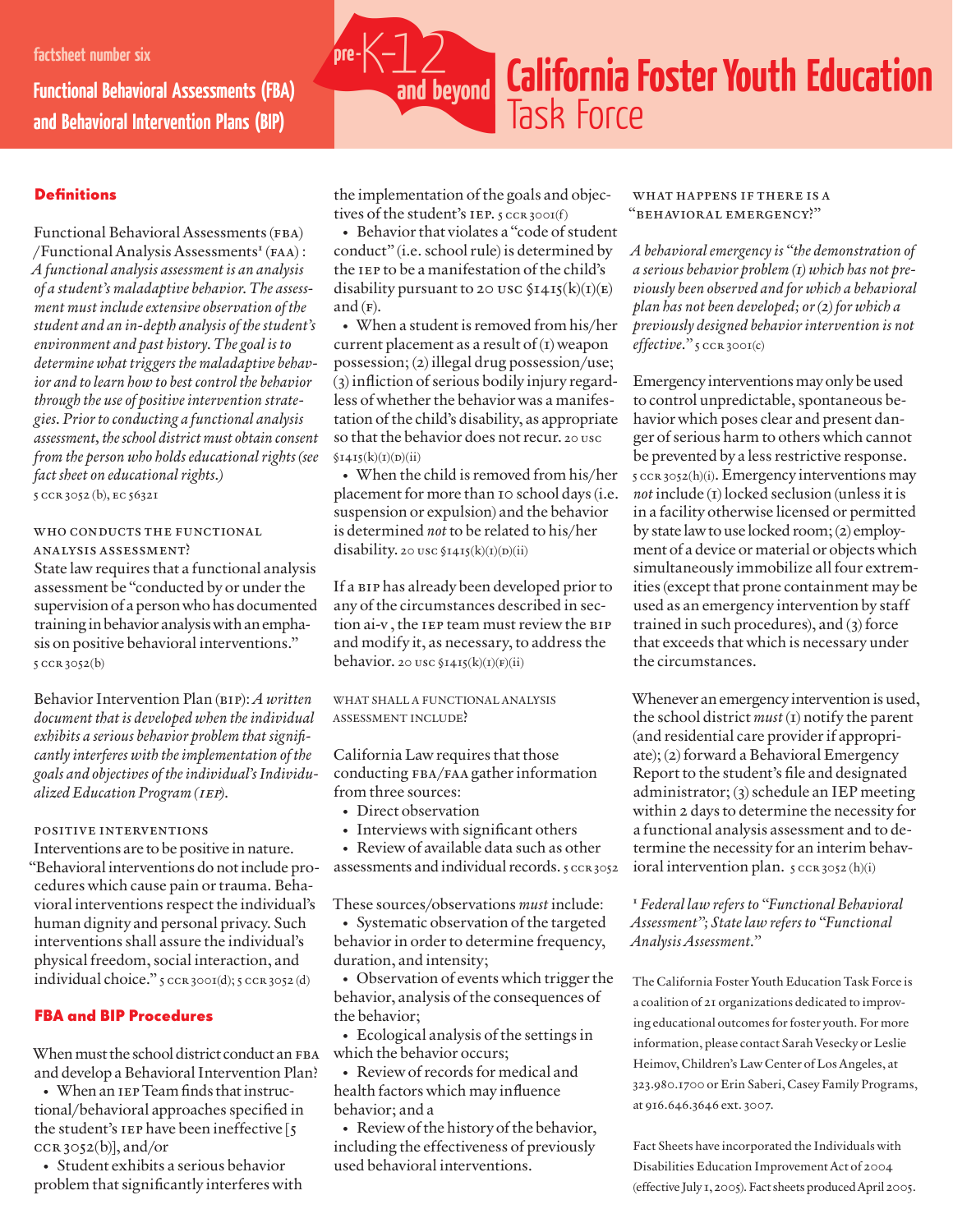### **School Discipline**

#### Introduction: School Discipline

Suspensions and expulsions are two types of school discipline. Both are regulated by CaliforniaEducation Code §48900 and the following sections.

For both suspensions and expulsions, the school district must have grounds to suspend or recommend a student for expulsion.*Grounds* for suspension or expulsion must contain two elements: an *act* prohibited by the Ed Code and *a connection to school.*

act: ec §§ 48900, 48900.2 – .4 and .7 list*specific prohibited acts*. Students can be suspended or recommended for expulsion for many acts, but*cannot* be suspended or expelled for being tardy or absent from school.

connection to school

The act must be related to school activity. A student can be suspended or expelled for acts that occur while on school grounds, while going to or coming from school, during the lunch period, or during or during/going to or coming from a school sponsored activity. ec 48900(r)

Disabled students have different rights regarding school discipline.*If you are working with a student who receives orshould receive special education, see the fact sheet on school discipline & special education.*

#### Suspensions

A suspension is a temporary removal from school.

#### suspension procedures Suspensions should be preceded by an informal conference. ec 48911 (b)

At the conference, the student must be informed of the reason for the disciplinary action and given an opportunity to present her story and evidence in her defense. ec 48911(b)

A student can be suspended without a conference only in an "emergency situation." ec 48911(c)

If a student is suspended without a conference, both the parent and the student must be notified of the student's right to a conference.The conference must be held within 2 school days unless the student waives the right to attend. ec 48911(c)

At the time of suspension, the school must make a reasonable effort to contact the student's parents by telephone or in person. In addition, the parent must be notified in writing of the suspension.  $EC 48911(d)$ 

While the school can request that a parent attend a conference regarding the student's behavior before the student returns to school, if the parent fails to attend, the student cannot be penalized forthis failure, and the school cannot postpone the student's return to school.  $EC 48911(f)$ 

limits to suspensions In general, a student cannot be suspended for more than 5 consecutive school days, or *20 school days total.* ec 48911(a), ec 48903(a)

#### **EXCEPTIONS**

If the student is recommended for expulsion, and the school holds a meeting with the student's parents and determines that the student poses an ongoing threat or danger, the student can be suspended while the expulsion is pending, even if this exceeds 5 cumulative school days, or 20 total school days that year. ec 48911(g)

If the student enrolls in or transfers to a new school, she can be suspended for up to *30 days* that school year. ec 48903(a)

Suspension can only be used after a school tries other ways to discipline a student. Exception: If the student violated ec

 $$48900(a), (b), (c), (d) \text{ or } (e), \text{ or if the}$ school finds that the student's presence causes a danger to other students, property, or threatens the instructional process, the school can suspend the student for a first offense, without first using other disciplinary methods. ec 48900.5

#### **Expulsions**

An expulsion prohibits a student from attending any school within the district for a year. The school can recommend a student for expulsion, but only the governing school board can actually issue an expulsion.

expulsion procedures A student recommended for expulsion has *due process rights*. They include:

• Before a student can be expelled, the district must conduct a *hearing*. The district governing board may conduct the hearing, or the district can appoint an administrative panel or hearing officerto conduct the hearings. ec 48918(a), 48918(d)

• The hearing must be held within *30* school days after the school recommended the student for expulsion, unless the student requests that the hearing be postponed. ec 48918(a)

• The student mustreceive *written notice* of the hearing at least *10 calendar*  days before the hearing. The notice must include the date and place of the hearing and a statement of specific facts regarding the basis for the expulsion recommendation. ec 48918(b)

• The student has the right to bring a *lawyer* or *other advocate*to the hearing. EC  $48918(b)(5)$ 

• At the hearing, the student can bring her own *witnesses* and/or ask that the district subpoena witnesses.The student has the right to question the witnesses and *present evidence*.

• In general, the governing board cannot base a decision to expel a student solely on hearsay. ec 48918(f)

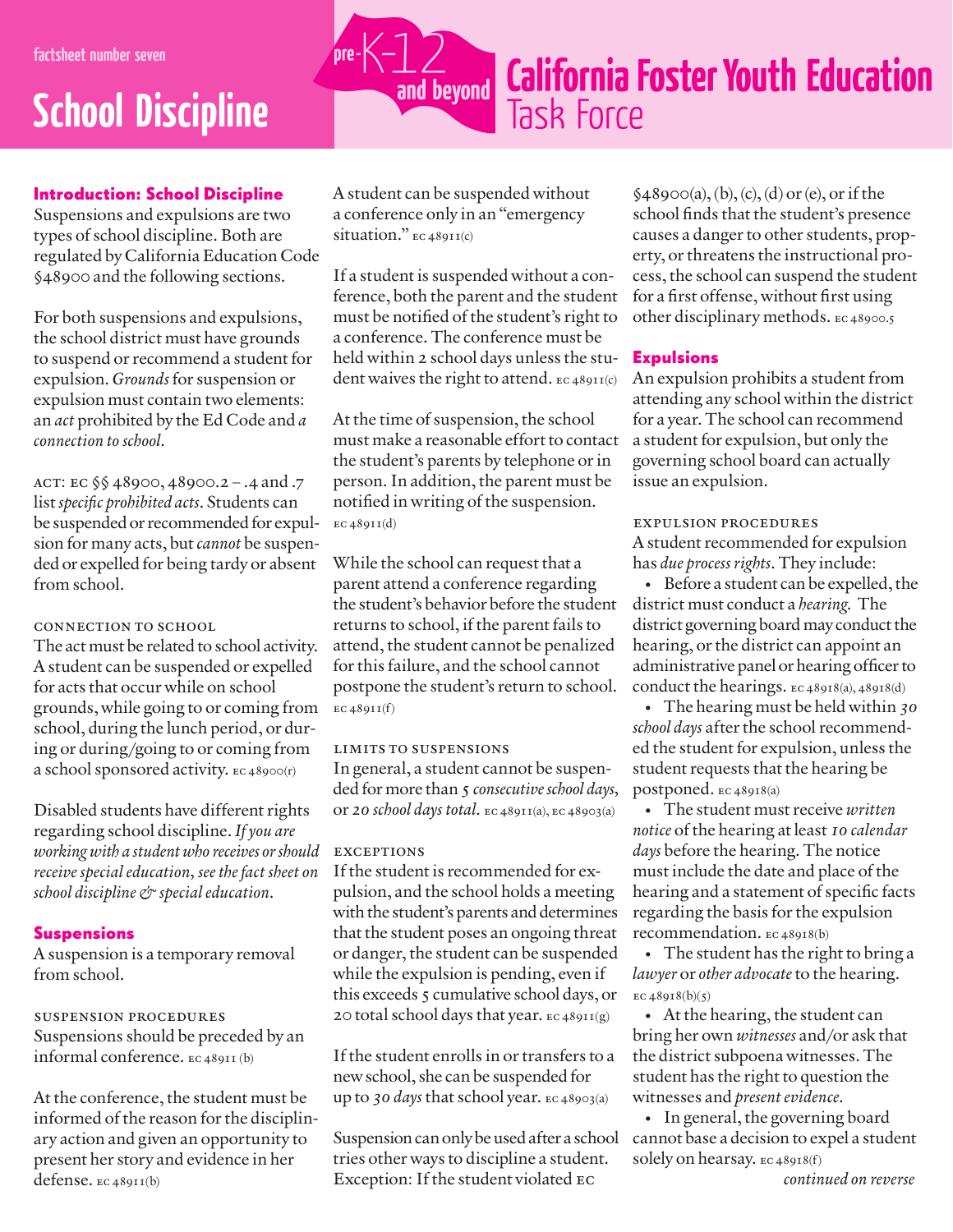#### necessary findings

In most cases, in order to expel a student, the school district must do the following:

• Honor the student's due process rights by meeting all procedural and time requirements.

• Demonstrate that there are grounds forthe expulsion. [Grounds include an act prohibited by ec *and* a connection to school; see above].

• Demonstrate that either other means of correction are not feasible or have failed to bring about proper conduct, *or*that due to the nature of the act, the presence of the student causes a continuing danger to the physical safety of the student or others. EC 48915(b)

#### zero tolerance offenses

In some cases, the secondary findings in  $\text{EC } 48915(b)$  are not required. In these situations, the governing board must expel a student if the district establishes that the student committed one of the following acts + connection to school.  $EC 48915(c)$ 

• possessing, selling, or furnishing a firearm

- brandishing a knife
- selling a controlled substance
- committing or attempting to commit sexual assault

#### suspended expulsions

When the governing board has made the necessary findings to expel a student, the board can decide to suspend enforcement of the expulsion for a period of up to one year.The board can also assign the student to an educational program designed to rehabilitate the student. ec 48917(a). During this period, the student is on probationary status. ec 48917(c)

The board can revoke the suspension orthe expulsion if the student commits any of acts prohibited by the EC, or if the student violates any district rules or regulations. ec 48917(d)

#### terms of expulsion

EDUCATION PROGRAM WHILE EXPELLED The district must provide an educational program for the student while she is expelled. This must be set up at the time the board expels the student. ec 48916.1

readmission dates For non-zero tolerance offenses, the expulsion can be no longer than the last day of the semester following the semester when the student was expelled. The *readmission date* must be set at the time when the pupil is expelled. ec 48916(a)

For zero tolerance offenses [listed previously], the term of expulsion will be one calendar year from the date of the expulsion. However, the governing board can decide to set an earlier readmission date on a case-by-case basis.  $EC 48916(a)$ 

#### rehabilitation plans

At the time of the expulsion, the governing board must recommend a plan ofrehabilitation forthe period of time while the student is expelled.This plan can include recommendations forimproved academic performance, tutoring, special education assessments, job training, counseling, employment, or community service. ec 48916(c)

#### readmission

At the end of the expulsion, the student can apply for readmission to the governing board. The board must readmit the student unless they find that either:

• the student has not completed her rehabilitation plan, *or*

• the student continues to pose a danger to campus safety, other students, or district employees. ec 48916(c)

#### appeals

The student has the right to appeal the board's decision. The student has *30 days* to file an appeal with the county board of education. ec 48919. The decision of the county board is final. ec 48924

Grounds for appeal are limited to the following questions:

• Whether the governing board acted without or in excess of its jurisdiction;

• Whether there was a fair hearing before the governing board;

• Whether there was a prejudicial abuse of discretion at the hearing;

• Whether there is relevant and material evidence, which, in the exercise of reasonable diligence, could not have been produced or was improperly excluded at the hearing. ec 48922

The California Foster Youth Education Task Force is a coalition of 21 organizations dedicated to improving educational outcomes for foster youth. For more information, please contact Sarah Vesecky or Leslie Heimov, Children's Law Center of Los Angeles, at 323.980.1700 or Erin Saberi, Casey Family Programs, at 916.646.3646 ext. 3007.